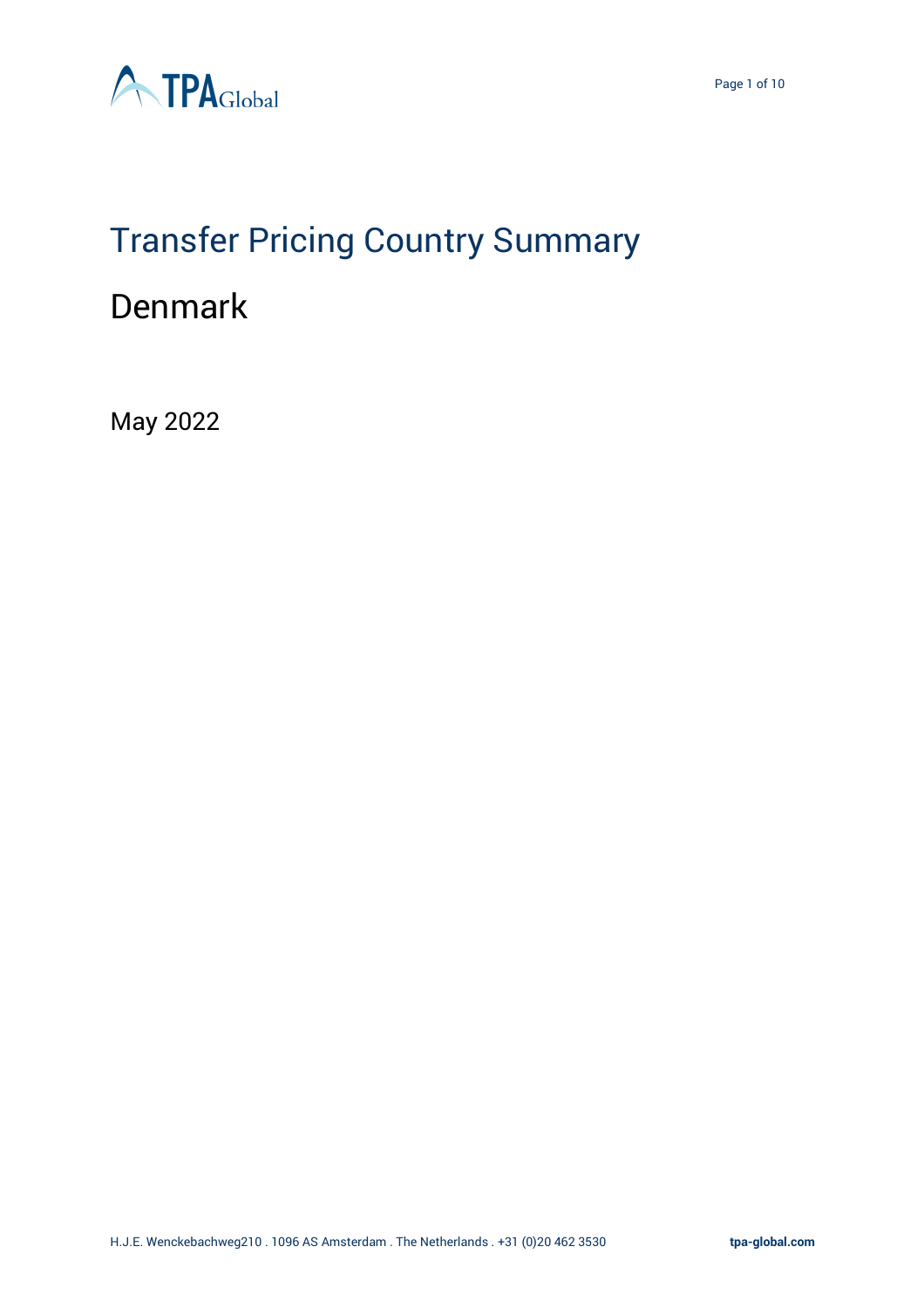# **ATPA**Global

| 1. |                                                                               |
|----|-------------------------------------------------------------------------------|
| 2. |                                                                               |
| a) |                                                                               |
| b) |                                                                               |
| c) |                                                                               |
| d) |                                                                               |
| e) |                                                                               |
| f) |                                                                               |
| 3. |                                                                               |
| a) |                                                                               |
| b) |                                                                               |
| c) |                                                                               |
| d) |                                                                               |
| e) |                                                                               |
| f) |                                                                               |
| g) |                                                                               |
| h) |                                                                               |
| i) | Production Process for TP Relevant Returns, Documents, Forms and Financials 7 |
| j) |                                                                               |
| k) |                                                                               |
| I) |                                                                               |
| m) |                                                                               |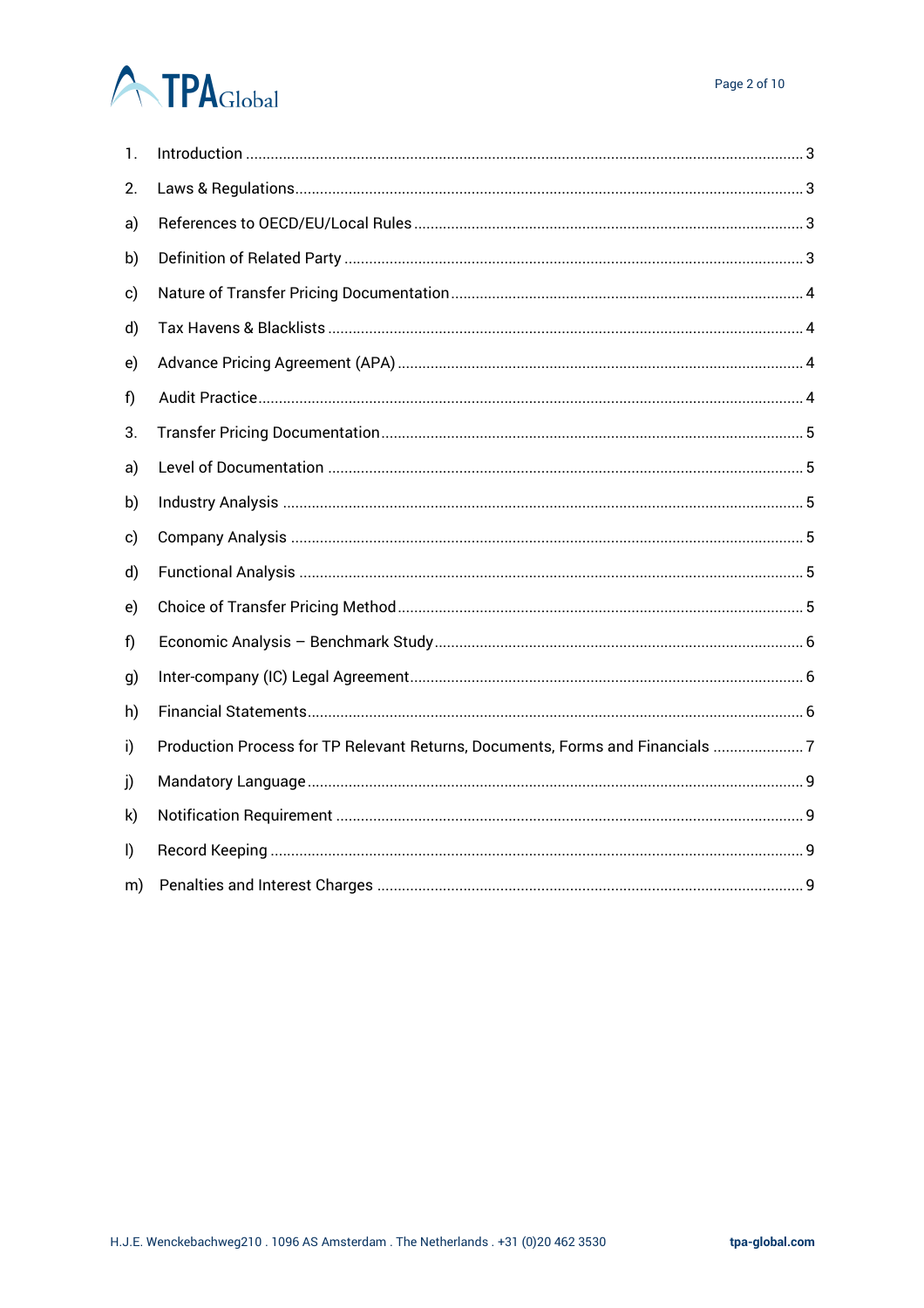Page 3 of 10



# <span id="page-2-0"></span>1. Introduction

Denmark's new law (L28/2020) requires Danish companies to submit a master file and a local file to the Danish Tax Agency within 60 days of the deadline for filing the annual corporate income tax return. Previously, contemporaneous transfer pricing documentation had to be prepared by the deadline for filing the annual tax return (30 June of the following year for most taxpayers), but it did not have to be submitted to the Danish Tax Agency unless the Danish Tax Agency requested it.

# <span id="page-2-2"></span><span id="page-2-1"></span>2. Laws & Regulations

### a) References to OECD/EU/Local Rules

The Danish transfer pricing rules are generally in accordance with the OECD Transfer Pricing Guidelines. Still, it should be noted that the Danish tax administration increasingly formulates their own positions in areas where the OECD has not provided any (precise) guidance.

The transfer pricing documentation standards have been supplemented by legislation adopted on 25 November 2021. The transfer pricing documentation must be given to the Danish tax office within 60 days of the due date for filing the tax return, according to the new requirements. Taxpayers with entirely domestic regulated transactions are excluded from the transfer pricing documentation requirements under the new rules (that is, DK-to-DK transactions). Transfer price documentation will no longer be necessary for taxpayers with wholly or only DK-to-DK transactions. Moreover, database searches for benchmark studies will be substantially more common than previously.

The arm's length principle is governed by the Tax Assessment Act (Ligningsloven). Section 2 of the Assessment Act<sup>1</sup> contains the legal basis for applying the arm's length principle. Following a revision of the statutory transfer pricing documentation requirements in 2005 and the issue of a binding order on documentation requirements in January 2006, a Guidance Note of approximately 100 pages was issued in February 2006, which addresses not only documentation requirements but also a number of substantive transfer pricing matters. There are also an increasing number of court cases dealing with various transfer pricing issues.

#### b) Definition of Related Party

<span id="page-2-3"></span>Pursuant to the Tax Assessment Act (Section 2) and the Tax Control Act (Section 37), related parties are specified based on either formal control (shareholding of >50%) or actual control (control based on shareholder agreement). The following must set prices and terms for controlled transactions according to the arm's length principle: Taxpayers over;

- which natural or legal persons exercise a controlling influence
- which exercise a controlling influence over legal persons
- which are affiliated with a legal person
- which have a permanent establishment abroad

<sup>1</sup> <https://www.retsinformation.dk/eli/lta/2019/806>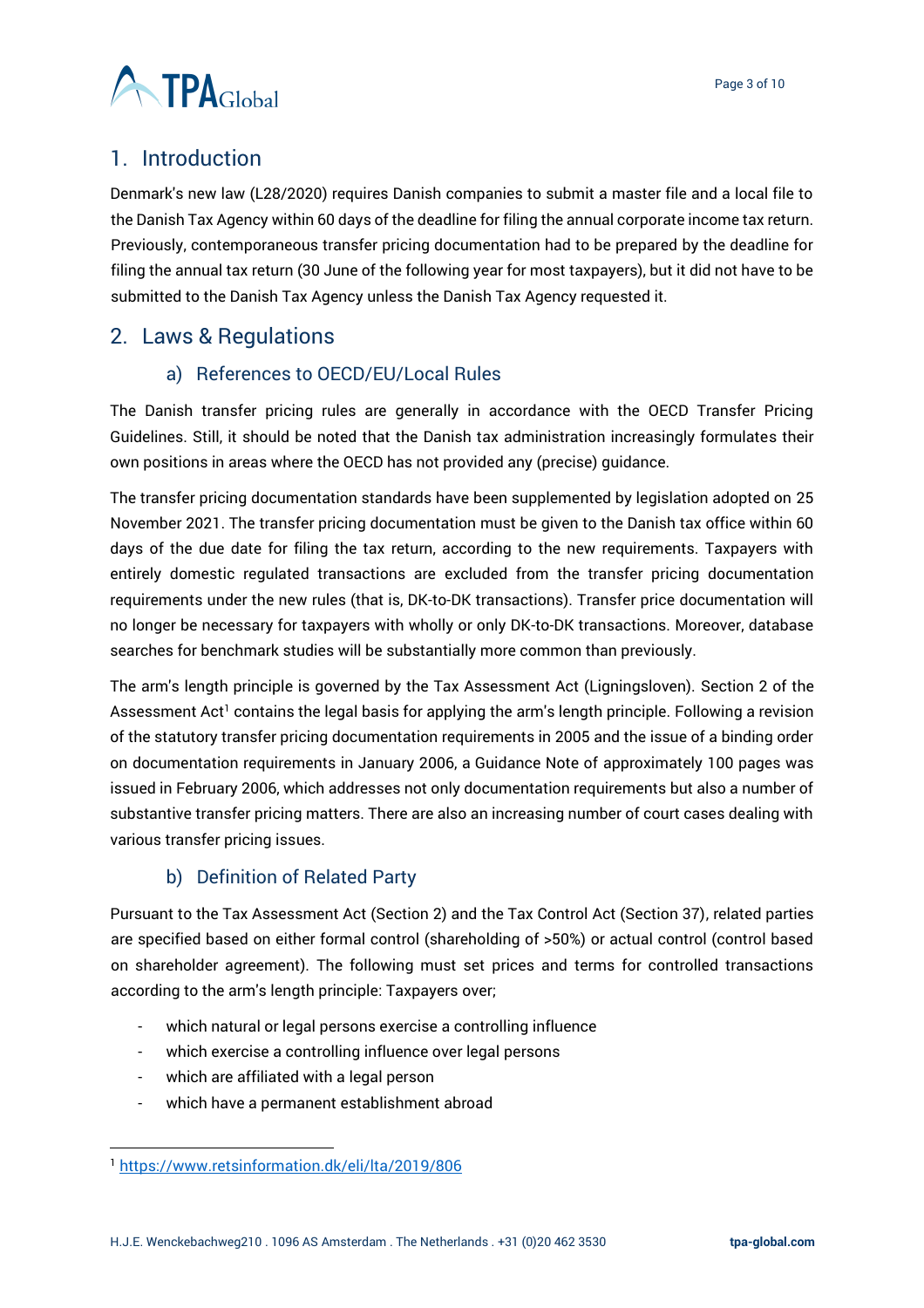# **TPA**Global

- which are a foreign natural or legal person with a permanent establishment in Denmark, or
- which are a foreign natural or legal person with hydrocarbon-related activities.

Section 2(2) of the Assessment Act defines control as:

- A concept based on legal control as opposed to a notion of de facto control;
- Ownership of more than 50% of the share capital;
- Control of more than 50% of voting power; or
- Not only direct but also indirect ownership of share capital or control of voting power is taken into account, also where de facto control is not present;

Furthermore, the above definitions are extended by also including shares and voting power of:

- Group related companies (as defined in Section 4(2) of the Act on Taxation of Capital Gains and Losses);
- Individual shareholders and certain close relatives, or foundation or trust set up by the persons mentioned earlier.

#### c) Nature of Transfer Pricing Documentation

<span id="page-3-0"></span>Section 37-52 of the Danish Tax Control Act mandates that taxpayers a) reveal transfer pricing information in their tax returns, b) produce and submit transfer pricing documentation, and c) prepare and submit CbC reports. Legal Guidance describes Denmark's transfer pricing policies, guidance, and practices/case laws (DJV). The Legal Guidance is based on and is harmonised with the TPG guidance. Taxpayers must disclose the types and amounts of the inter-company transactions. The Controlled Transactions form (form no. 05.022) must be completed and enclosed with the tax return.

#### d) Tax Havens & Blacklists

<span id="page-3-1"></span>Denmark adopts the EU List of non-cooperative jurisdictions regarding specifying tax havens. The list adopted by the Council on 5 October 2021 is composed of American Samoa, Fiji, Guam, Palau, Panama, Samoa, Trinidad and Tobago, US Virgin Islands, Vanuatu.

#### e) Advance Pricing Agreement (APA)

<span id="page-3-2"></span>Unilateral, bilateral and multilateral APAs are available. There is no filing fee for APA. The validity of an APA could be extended if the fundamentals have not changed significantly.

#### f) Audit Practice

<span id="page-3-3"></span>There are no specific transfer pricing audit procedures.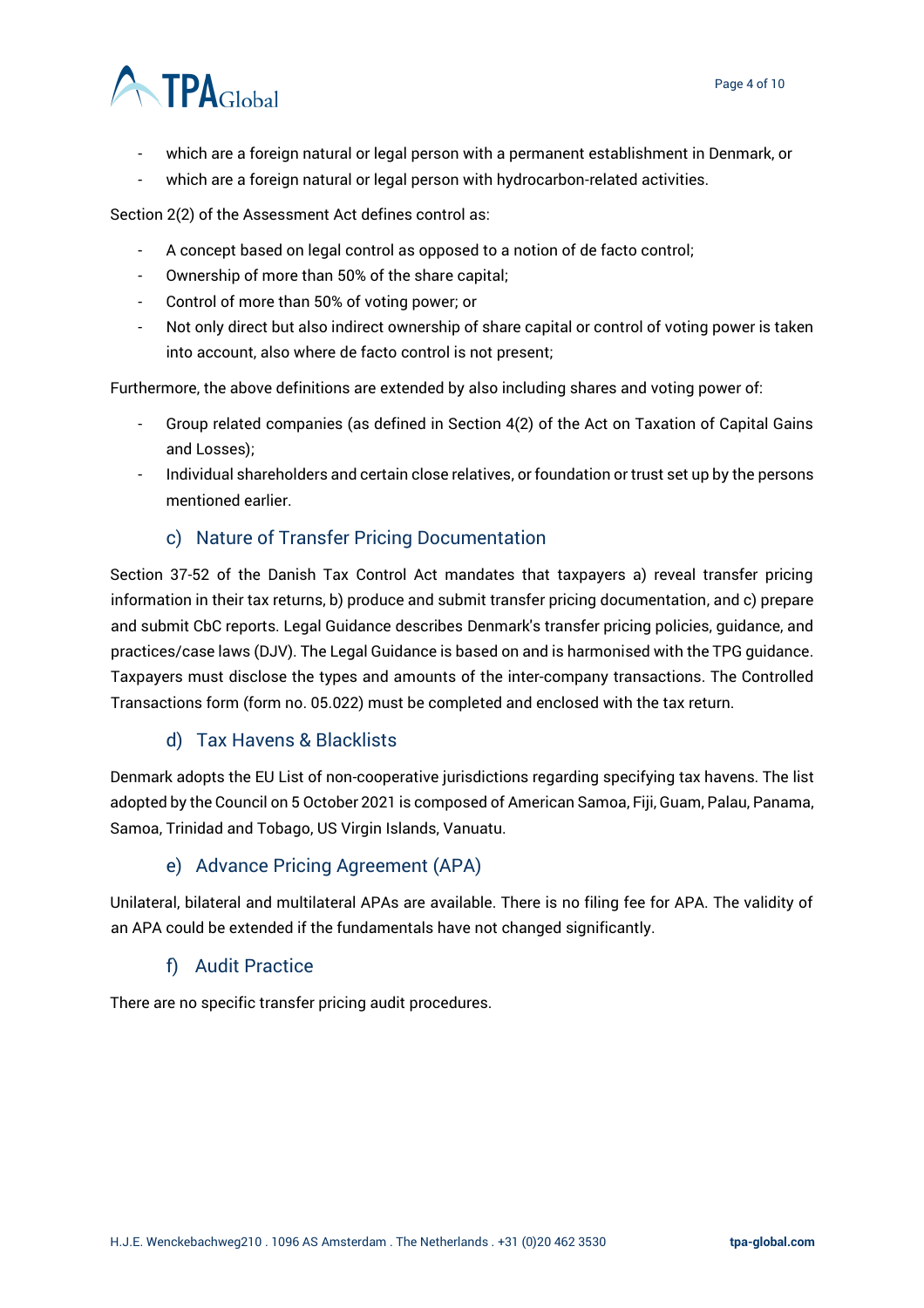

# <span id="page-4-0"></span>3. Transfer Pricing Documentation

#### a) Level of Documentation

<span id="page-4-1"></span>The taxpayer must prepare and keep written documentation of the prices and terms set for controlled transactions. This written documentation must be submitted at the tax authority's request and provide a suitable basis for assessing whether the transaction was conducted at arm's length.

The documentation scope depends on the enterprise's complexity and the controlled transactions. The documentation must contain the following:

- Information on the group and its commercial activities
- Information on the controlled transactions
- A comparability analysis
- Information on the implementation of the pricing principles
- A list of any written agreements

#### b) Industry Analysis

<span id="page-4-2"></span>By identifying value drivers for the relevant industry, a first indication of the level of profitability common in the industry is being given.

#### c) Company Analysis

<span id="page-4-3"></span>A description of the management structure of the local entity, a local organisation chart, and a description of the individuals to whom local management reports and the country(ies) in which such individuals maintain their principal offices.

A detailed description of the business and business strategy pursued by the local entity, including an indication of whether the local entity has been involved in or affected by business restructurings or intangibles transfers in the present or immediately past year and an explanation of those aspects of such transactions affecting the local entity.

## d) Functional Analysis

<span id="page-4-4"></span>In conducting a functional analysis, an assessment is made of the significant activities and responsibilities that are performed by the related parties relevant to the Intercompany Transactions under review, the tangible and intangible assets that are employed and the risks that are borne in undertaking the business activities. Such an assessment is consistent with the recommendations that have been made in the OECD Guidelines in paragraph 1.51.

#### e) Choice of Transfer Pricing Method

<span id="page-4-5"></span>The following methods are accepted:

- Comparable uncontrolled price (CUP) method
- Resale price method
- Cost-plus method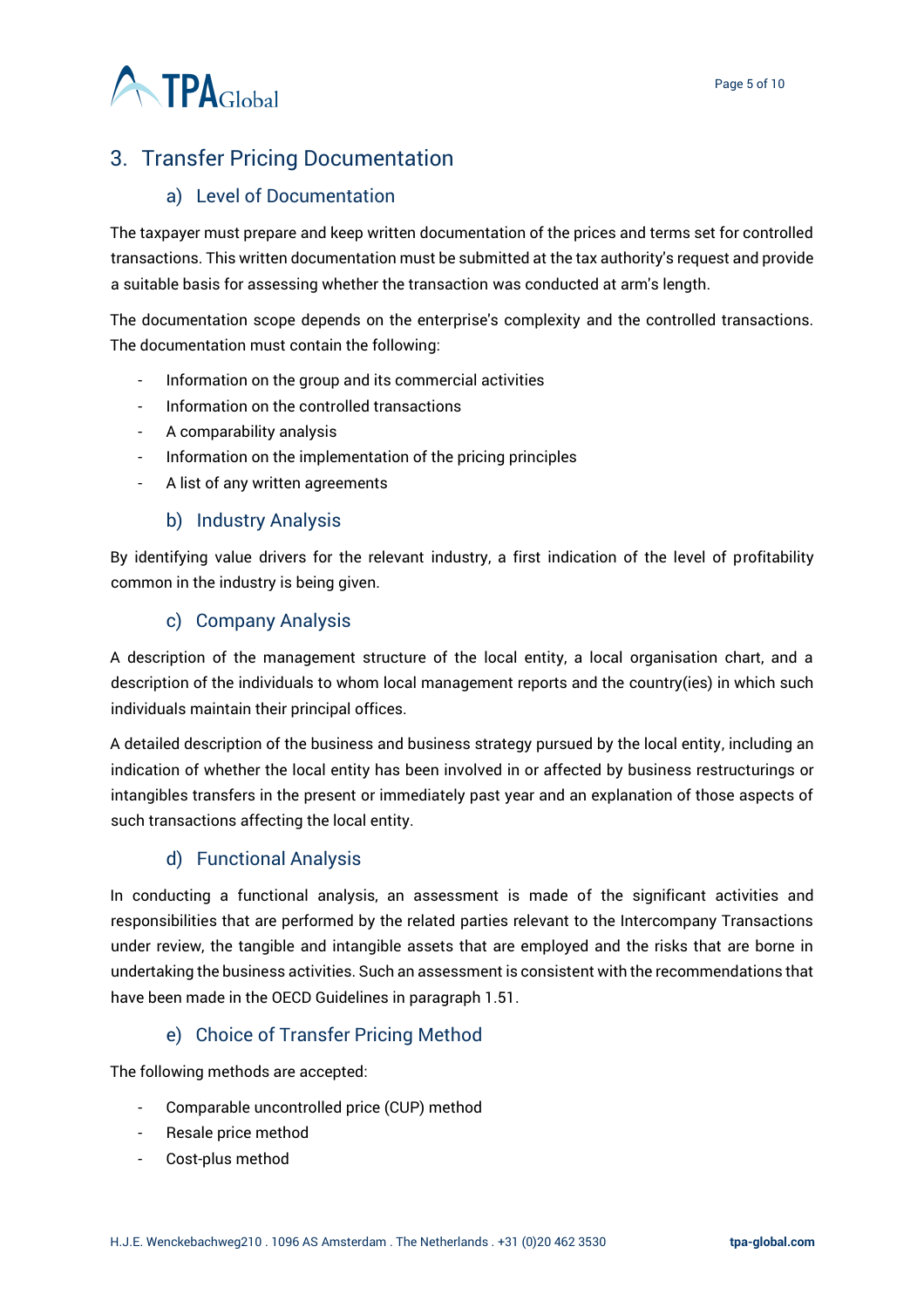

- Profit split method
- Transactional net margin (TNMM) method

#### f) Economic Analysis – Benchmark Study

<span id="page-5-0"></span>Denmark has a database of comparable information. The tax authorities also accept foreign comparables, but Danish comparables are preferred.

#### g) Inter-company (IC) Legal Agreement

<span id="page-5-1"></span>Although an Inter-company legal agreement formalises the business and financial relationship between group entities, the legal agreements have a lower ranking since the OECD 2017 Guidelines made the "conduct of parties" the prevailing concept.

#### h) Financial Statements

<span id="page-5-2"></span>Most Danish companies are required by law to submit annual financial statements. These statistics are provided in electronic form. The law requires different amounts of data to be published depending on the company's income, balance, and number of employees.

The Financial Statements Act and other regulations govern financial statement reporting in Denmark.

Both national accounting standards and the IFRS are used in Denmark. Companies that trade on a stock exchange are required to use only IFRS.

Financial statements are required to be filed with the Business Agency (Erhvervsstyrelsen), which reports to the Ministry of Business and Growth.

The Ministry of Business and Growth does not require sole proprietors to submit financial statements. They do, however, file their financial statements with tax authorities on demand if necessary.

Financial statements are required for joint-stock companies.

Limited liability companies must file simplified financial statements if they meet the following criteria:

- Balance of up to 4 million DKK
- Income of up to 8 million DKK
- Employees up to 12

Financial statements must be filed within five months of the end of the fiscal year. Delays are penalized.

The full annual financial statement includes:

- Balance sheet
- Report on Profit and Loss
- Notes
- Directors' report
- Executive summary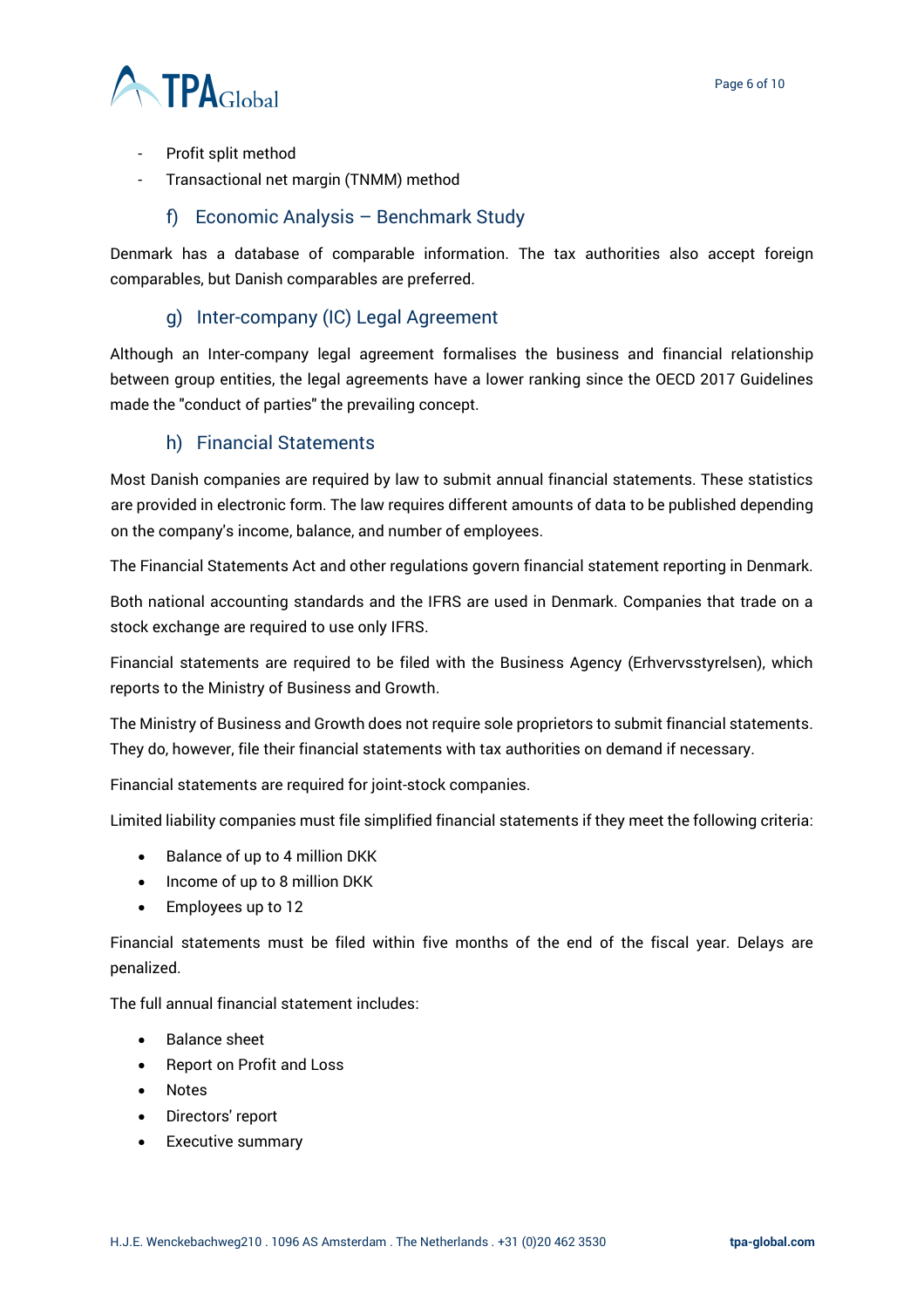

• Auditor's report

## <span id="page-6-0"></span>i) Production Process for TP Relevant Returns, Documents, Forms and **Financials**

In the chart below, the existence of the filing requirements with the details of which format is used, the latest filing date, notification requirement and its deadline, thresholds to be applied in case it exists, and the required languages are demonstrated. These information can be seen respectively for CIT, master file, local file, CbCR, local forms, annual accounts and segmented P&L documentations.

|                                    | Prepare or<br>File? | Format                   | Deadline                                            | <b>Notification</b><br>Deadline*                    | Threshold*<br>(Yes/No)                                                    |  | Local Language<br>(Yes/No)*(If<br>"No", it can be<br>filed in English) |
|------------------------------------|---------------------|--------------------------|-----------------------------------------------------|-----------------------------------------------------|---------------------------------------------------------------------------|--|------------------------------------------------------------------------|
| Corporat<br>e Income<br><b>Tax</b> | File                | e-Filing                 | 30 June of<br>following FY                          | N/A                                                 | No                                                                        |  | N <sub>o</sub>                                                         |
| <b>Master</b><br><b>File</b>       | File                | Special<br>Form          | 2 months<br>after CIT<br>deadline (31<br>August)    | N/A                                                 | > 250 employees,<br>and > DKK 125 M<br>assets or > DKK<br>250 M revenue   |  | No                                                                     |
| <b>Local File</b>                  | File                | Special<br>Form          | 2 months<br>after CIT<br>deadline (31<br>August)    | N/A                                                 | > 250 employees,<br>and > DKK 125 M<br>assets or $>$ DKK<br>250 M revenue |  | No                                                                     |
| <b>CbCR</b>                        | File                | $e$ -Filing <sup>2</sup> | 31 December<br>(12 months)<br>after the FY<br>end). | 31 December<br>(12 months)<br>after the FY<br>end). | DKK 5.6 Billion<br>(EUR 750 M)                                            |  | No                                                                     |

<sup>2</sup> https://pdcs.skat.dk/dcs-atngateway/login/tsklogin?userType=virksomhed&targetUrl=aHR0cHM6Ly93d3cuc2thdC5kay9mcm9u dC9hcHBtYW5hZ2VyL3NrYXQvbnRzZQ==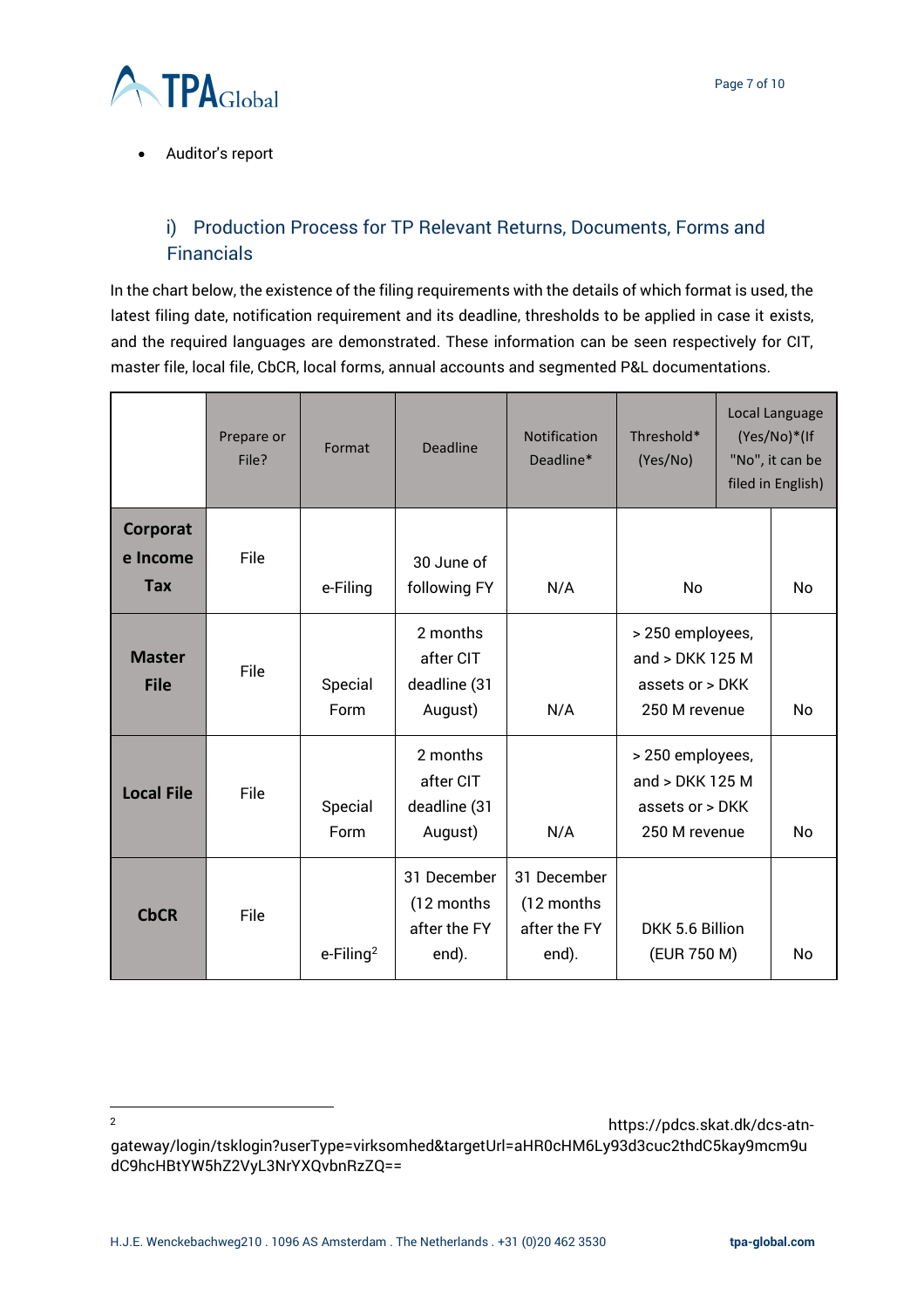



| <b>Form</b><br>05.022                                                              | File | Special<br>Form <sup>3</sup> | 30 June of<br>following FY<br>(with CIT) | N/A | DKK 5 million   | No  |  |  |
|------------------------------------------------------------------------------------|------|------------------------------|------------------------------------------|-----|-----------------|-----|--|--|
| <b>Annual</b><br><b>Accounts</b>                                                   | File | <b>Local IFRS</b>            | 31 <sup>st</sup> of May                  | N/A | DKK 100 million | No  |  |  |
| <b>Segment</b><br>ed P&L                                                           | N/A  | N/A                          | N/A                                      | N/A | N/A             | N/A |  |  |
| * Denmark has signed the MCAA agreement on 27 January 2016 for the filing of CBCR. |      |                              |                                          |     |                 |     |  |  |

According to section 1 of Executive Order 1297 of 31 October 2018, a Local File must be prepared and filed by taxpayers who, when assessing their income for tax and dividend purposes, are required to use prices and terms in commercial or financial transactions with related parties (controlled transactions) that reflect those that could have been obtained had the transactions been conducted between unrelated parties (see section 2(1) of the Danish Tax Assessment Act), and who are required to prepare and keep written documentation to show how such prices and terms have been determined.

Local subsidiaries that are part of a non-resident group do not have to file the Local File prepared in the other country or countries. According to section 40 of the Danish Tax Control Act, taxpayers who alone or together with any associated enterprise, have fewer than 250 employees and have either an aggregate annual balance sheet total of less than DKK 125 million or an annual turnover of less than DKK 250 million shall only prepare a Local File in relation to:

- controlled transactions with natural and legal persons domiciled in a foreign state that has no double taxation treaty with Denmark and is not a member of the European Union or the EEA;
- controlled transactions with a PE located in a foreign state that has no double taxation treaty with Denmark and is not a member of the European Union or the EEA;
- controlled transactions with a PE located in Denmark, provided that the taxpayer with a PE located in Denmark, is domiciled in a foreign state that has no double taxation treaty with Denmark and is not a member of the European Union or the EEA.

With regard to filing obligations, the local subsidiary must file the Local File (and Master File) if subject to the documentation duty (and the exemption above does not apply).

SME taxpayers are exempt from documentation requirements and must only prepare transfer pricing documentation for special transactions. (but not from applying the arm's length principle). If their total intercompany transactions exceed DKK 5 million, they are subject to the disclosure requirement.

<sup>3</sup> https://skat.dk/getfile.aspx?id=142162&type=xlsx&name=05.022+-+juni+2020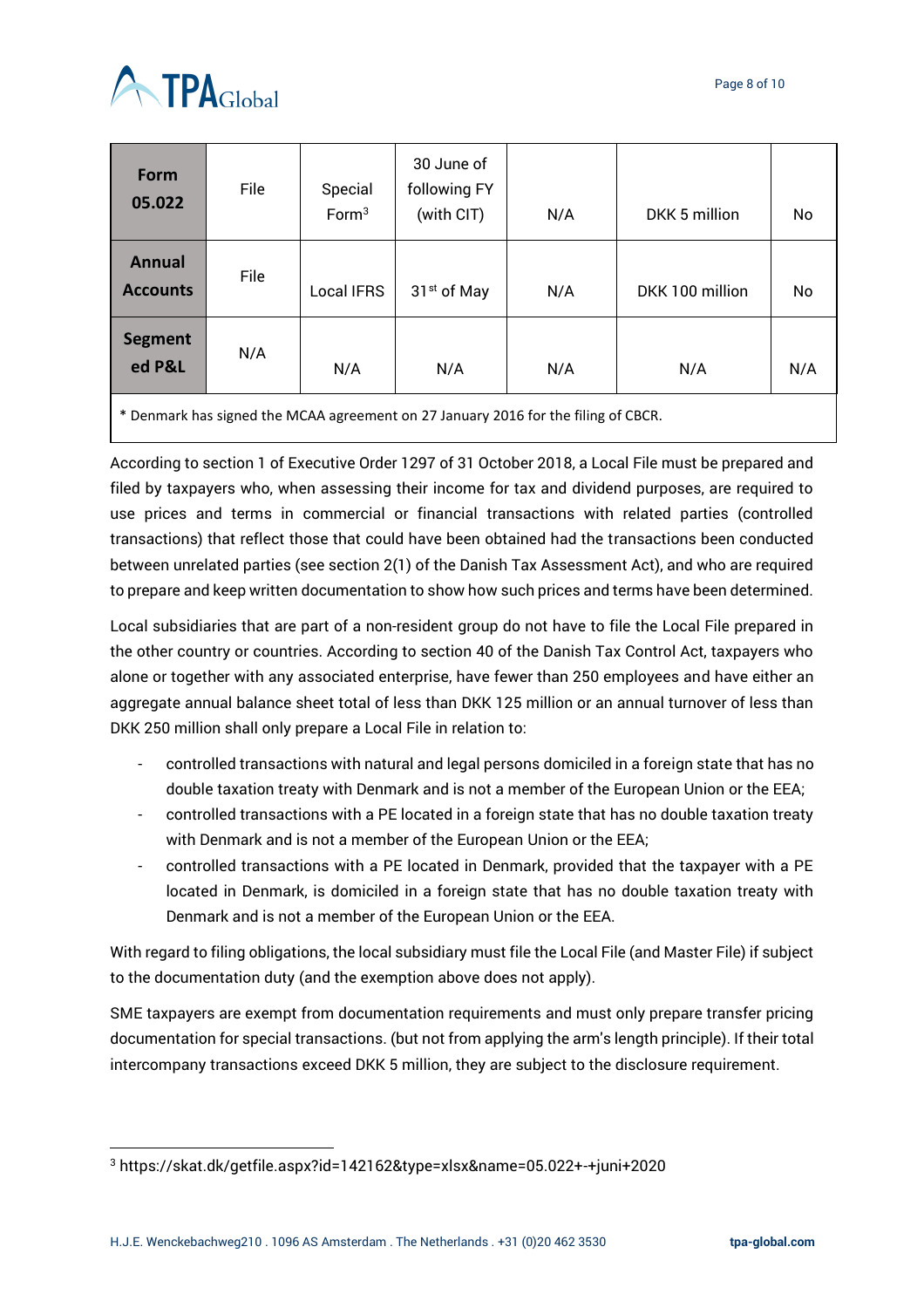The general deadline for filing the corporate income tax return is within 6 months of the end of the income year. If a corporation uses the calendar year as its income year, the deadline is 30 June. TP documentation needs to be filed at least 2 months after the corporate income tax return deadline. Upon request by the tax authority, transfer pricing documentation must be submitted within 60 days, and the statute of limitations is 6 years.

### j) Mandatory Language

<span id="page-8-0"></span>Transfer pricing documentation may be prepared in the following languages: Danish, English, Norwegian or Swedish.

#### k) Notification Requirement

<span id="page-8-1"></span>Companies should notify the tax authorities whether another entity submits CbC Reporting for them. The deadline is 31 December for this.

#### l) Record Keeping

<span id="page-8-2"></span>Transfer pricing legislation does not address the retention period for transfer pricing documentation. Still, Section 10(1) of the Act on Bookkeeping requires taxpayers to keep materials for 5 years after the end of the financial year to which they relate.

Given that the statute of limitation for taxpayers subject to the statutory transfer pricing documentation requirements of Section 3 B of the Tax Control Act is 6 years, there is probably an obligation beyond the 5 years of the Act on Bookkeeping to keep transfer pricing documentation.

#### m) Penalties and Interest Charges

<span id="page-8-3"></span>Penalties apply if non-compliance with documentation requirements is intentional or due to gross negligence. See Section 17 (3) of the Tax Control Act. From a practical perspective, this means that penalties apply if no documentation exists or is so limited in amount and scope that no documentation exists effectively. Penalties could be the case if one or more of the basic components of good transfer pricing documentation are missing, e.g. the functional analysis or the choice and justification of transfer pricing method. In assessing whether documentation is sufficient or not, the overall situation must be examined, and a principle of proportionality is applied, taking into account the nature and value of the inter-company transactions. Penalties could also be levied if a taxpayer does not submit benchmarks or other additional information upon request or does not submit an independent auditor's statement upon request.

With effect as of 1 January 2013, the penalty regime has been tightened and now includes the following features:

- A minimum penalty of DKK 250,000 plus 10% of the profit adjustment applies;
- The level of the penalty shall be adjusted to the benefit achieved by non-compliance;
- The penalty is per year;